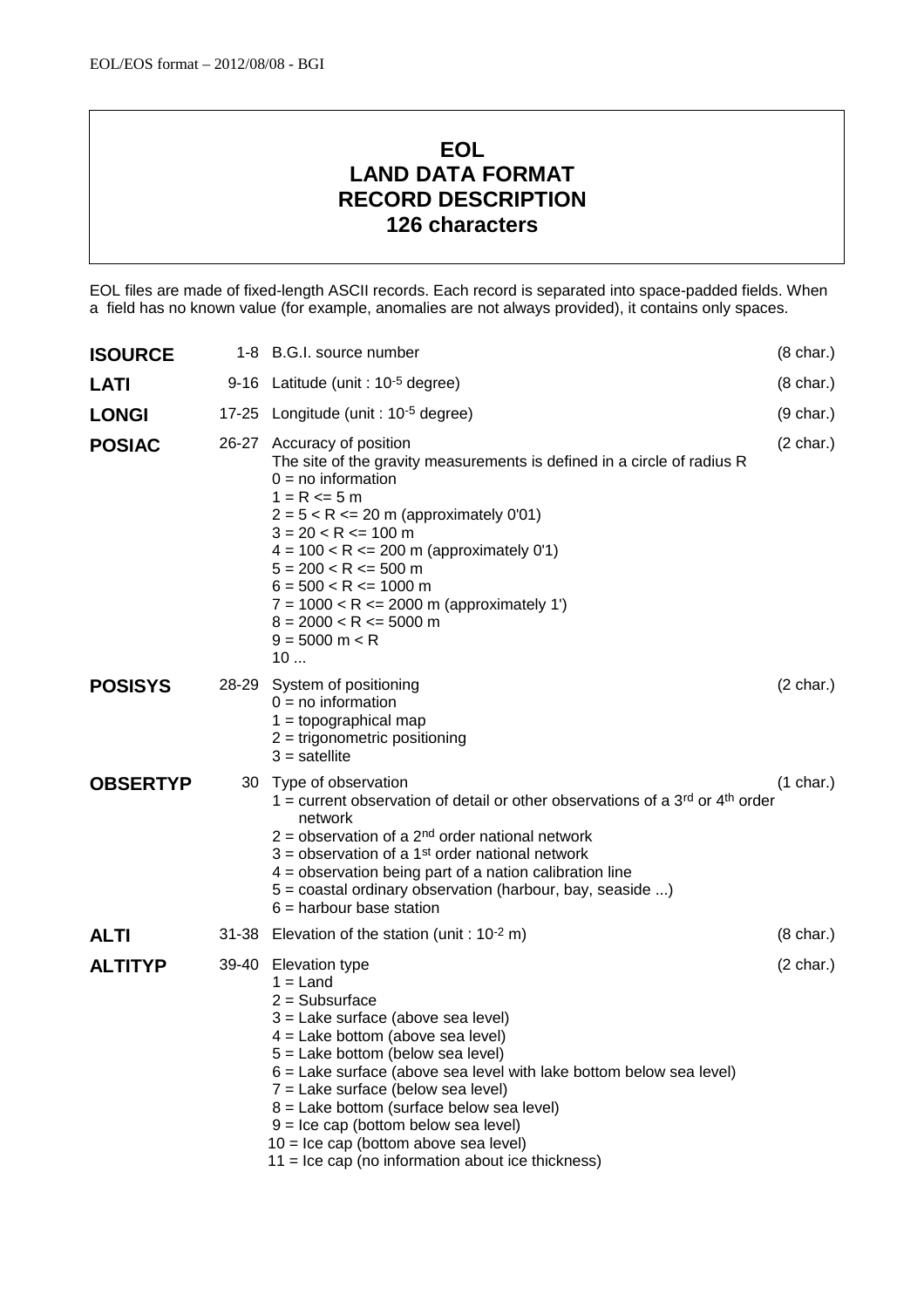| <b>ALTIAC</b>    |       | 41-42 Accuracy of elevation<br>$0 = no information$<br>$1 = E \le 0.02$ m<br>$2 = .02 < E \le 0.1$ m<br>$3 = .1 < E \le 1$<br>$4 = 1 < E \le 2$<br>$5 = 2 < E \le 5$<br>$6 = 5 < E \le 10$<br>$7 = 10 < E \le 20$<br>$8 = 20 < E \le 50$<br>$9 = 50 < E \le 100$<br>$10 = E > 100$ m                                                                                                                                                                                                                                                                                                                                                                                             | $(2 \text{ char.})$ |
|------------------|-------|----------------------------------------------------------------------------------------------------------------------------------------------------------------------------------------------------------------------------------------------------------------------------------------------------------------------------------------------------------------------------------------------------------------------------------------------------------------------------------------------------------------------------------------------------------------------------------------------------------------------------------------------------------------------------------|---------------------|
| <b>ALTIDET</b>   |       | 43-44 Determination of the elevation<br>$0 = no$ information<br>$1 =$ geometrical levelling (bench mark)<br>$2$ = barometrical levelling<br>$3$ = trigonometrical levelling<br>$4 =$ data obtained from topographical map<br>5 = data directly appreciated from the mean sea level<br>$6 =$ data measured by the depression of the horizon<br>$7 =$ satellite                                                                                                                                                                                                                                                                                                                    | $(2 \text{ char.})$ |
| <b>ALTISUP</b>   |       | 45-52 Supplemental elevation (unit : 10-2 m)<br>if ALTITYP = $1$ , ALTISUP=0<br>if $ALTITYP > 1$ and $ALTITYP \le 8$ , $ALTISUP =$ lake depth<br>if ALTITYP $> 8$ , ALTISUP = ice width                                                                                                                                                                                                                                                                                                                                                                                                                                                                                          | $(8 \text{ char.})$ |
| <b>GVALUE</b>    |       | 53-61 Observed gravity (unit : 10-3 mGal)                                                                                                                                                                                                                                                                                                                                                                                                                                                                                                                                                                                                                                        | $(9 \text{ char.})$ |
| <b>FREEAIR</b>   |       | 62-67 Free air anomaly (unit : 10-2 mGal)                                                                                                                                                                                                                                                                                                                                                                                                                                                                                                                                                                                                                                        | $(6 \text{ char.})$ |
| <b>BOUGUER</b>   |       | 68-73 Bouguer anomaly (unit : 10-2 mGal)<br>Simple Bouguer anomaly with a mean density of 2670 kg/m <sup>3</sup> . No terrain<br>correction                                                                                                                                                                                                                                                                                                                                                                                                                                                                                                                                      | $(6 \text{ char.})$ |
| <b>FREEAST</b>   |       | 74-76 Estimation standard deviation free-air anomaly (unit: 0.1 mGal)                                                                                                                                                                                                                                                                                                                                                                                                                                                                                                                                                                                                            | $(3 \text{ char.})$ |
| <b>BOUGST</b>    |       | 77-79 Estimation standard deviation bouguer anomaly (unit: 0.1 mGal)                                                                                                                                                                                                                                                                                                                                                                                                                                                                                                                                                                                                             | $(3 \text{ char.})$ |
| <b>TERCOR</b>    |       | 80-85 Terrain correction (unit : 10 <sup>-2</sup> mGal)<br>computed according to the next mentioned radius & density                                                                                                                                                                                                                                                                                                                                                                                                                                                                                                                                                             | $(6 \text{ char.})$ |
| <b>TERCORINF</b> | 86-87 | Information about terrain correction<br>$0 = no$ topographic correction<br>$1 =$ tc computed for a radius of 5 km (zone H)<br>$2 =$ tc computed for a radius of 30 km (zone L)<br>$3 =$ tc computed for a radius of 100 km (zone N)<br>$4 =$ tc computed for a radius of 167 km (zone 02)<br>$11 =$ tc computed from 1 km to 167 km<br>$12 =$ tc computed from 2.5 km to 167 km<br>$13 =$ tc computed from 5.2 km to 167 km<br>$14 =$ tc (unknown radius)<br>$15 =$ tc computed to zone M (22 km)<br>$16 =$ tc computed to zone G<br>$17 =$ tc computed to zone K (18.8 km)<br>$25 =$ tc computed to 48.6 km on a curved Earth<br>$26 =$ tc computed to 64. km on a curved Earth | $(2 \text{ char.})$ |
| <b>DENSITY</b>   | 88-91 | Density used for terrain correction (unit : $10^1$ kg/m <sup>3</sup> ; e.g. 267)                                                                                                                                                                                                                                                                                                                                                                                                                                                                                                                                                                                                 | $(4 \text{ char.})$ |
| <b>GACCU</b>     |       | 92-93 Accuracy of gravity<br>$0 = no$ information<br>$1 = E \le 0.01 \text{ mGal}$                                                                                                                                                                                                                                                                                                                                                                                                                                                                                                                                                                                               | $(2 \text{ char.})$ |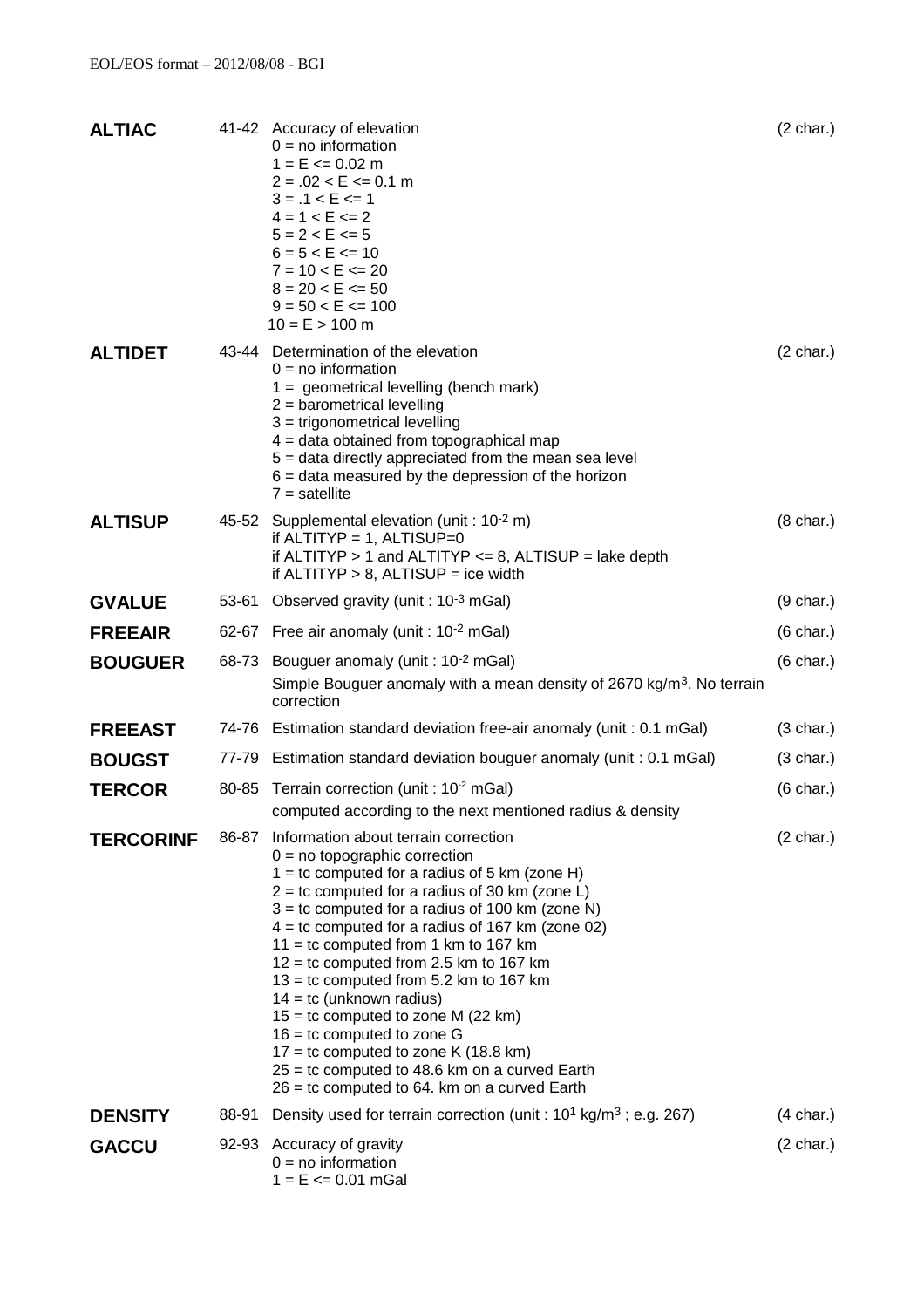|                | $2 = .01 < E \le 0.05$ mGal<br>$3 = .05 < E \le 0.1$ mGal<br>$4 = 0.1 < E \le 0.5$ mGal<br>$5 = 0.5 < E \le 1$ . mGal<br>$6 = 1$ , $\lt E \lt = 3$ , mGal<br>$7 = 3. < E \le 5.$ mGal<br>$8 = 5. < E \le 10$ mGal<br>$9 = 10. < E \le 15.$ mGal<br>$10 = 15. < E \le 20.$ mGal<br>$11 = 20. < E$ mGal                                                                                                                                                                                                                                                                                                                                                                                                                                                                                                                                                                                                                                                                                                                                                                                                                                                                                     |                     |
|----------------|-------------------------------------------------------------------------------------------------------------------------------------------------------------------------------------------------------------------------------------------------------------------------------------------------------------------------------------------------------------------------------------------------------------------------------------------------------------------------------------------------------------------------------------------------------------------------------------------------------------------------------------------------------------------------------------------------------------------------------------------------------------------------------------------------------------------------------------------------------------------------------------------------------------------------------------------------------------------------------------------------------------------------------------------------------------------------------------------------------------------------------------------------------------------------------------------|---------------------|
| GCOR           | 94-99 Correction of observed gravity (unit : 10 <sup>-3</sup> mGal)                                                                                                                                                                                                                                                                                                                                                                                                                                                                                                                                                                                                                                                                                                                                                                                                                                                                                                                                                                                                                                                                                                                       | $(6 \text{ char.})$ |
| <b>REFSTA</b>  | 100-105 Reference station<br>This station is the base station (BGI number) to which the concerned<br>station is referred.                                                                                                                                                                                                                                                                                                                                                                                                                                                                                                                                                                                                                                                                                                                                                                                                                                                                                                                                                                                                                                                                 | $(6 \text{ char.})$ |
| <b>APPARAT</b> | 106-108 Apparatus used for the measurement of G<br>0 no information<br>1. pendulum apparatus before 1960<br>2. latest pendulum apparatus (after 1960)<br>3. gravimeters for ground measurements in which the variations of G are<br>equilibrated or detected using the following methods :<br>30 = torsion balance (Thyssen )<br>$31$ = elastic rod<br>$32$ = bifilar system<br>34 = Boliden (Sweden)<br>4. Metal spring gravimeters for ground measurements<br>$41$ = Frost<br>42 = Askania (GS-4-9-11-12), Graf<br>43 = Gulf, Hoyt (helical spring)<br>$44 =$ North American<br>$45 = Western$<br>$47$ = Lacoste-Romberg<br>48 = Lacoste-Romberg, Model D (microgravimeter)<br>5. Quartz spring gravimeter for ground measurements<br>$51 = Norgaard$<br>$52 = GAE-3$<br>$53$ = Worden ordinary<br>54 = Worden (additional thermostat)<br>55 = Worden worldwide<br>$56 = Gak$<br>57 = Canadian gravity meter, sharpe<br>$58 = GAG-2$<br>59 = SCINTREX CG2<br>6. Gravimeters for under water measurements (at the bottom of the sea<br>or of a lake)<br>$60 = Gulf$<br>$62$ = Western<br>$63$ = North American<br>$64$ = Lacoste-Romberg<br>9. Absolute gravimeter<br>$91 = JAEGER GA60$ | $(3 \text{ char.})$ |
| <b>PAYS</b>    | 109-111 Country code (BGI)                                                                                                                                                                                                                                                                                                                                                                                                                                                                                                                                                                                                                                                                                                                                                                                                                                                                                                                                                                                                                                                                                                                                                                | $(3 \text{ char.})$ |
| <b>CONFID</b>  | 112 Confidentiality<br>$0 = no restriction$<br>$1 =$ with authorization<br>$2 =$ classified                                                                                                                                                                                                                                                                                                                                                                                                                                                                                                                                                                                                                                                                                                                                                                                                                                                                                                                                                                                                                                                                                               | $(1 \text{ char.})$ |
| VALID          | 113 Validity<br>$0 = no$ validation                                                                                                                                                                                                                                                                                                                                                                                                                                                                                                                                                                                                                                                                                                                                                                                                                                                                                                                                                                                                                                                                                                                                                       | $(1 \text{ char.})$ |
|                |                                                                                                                                                                                                                                                                                                                                                                                                                                                                                                                                                                                                                                                                                                                                                                                                                                                                                                                                                                                                                                                                                                                                                                                           |                     |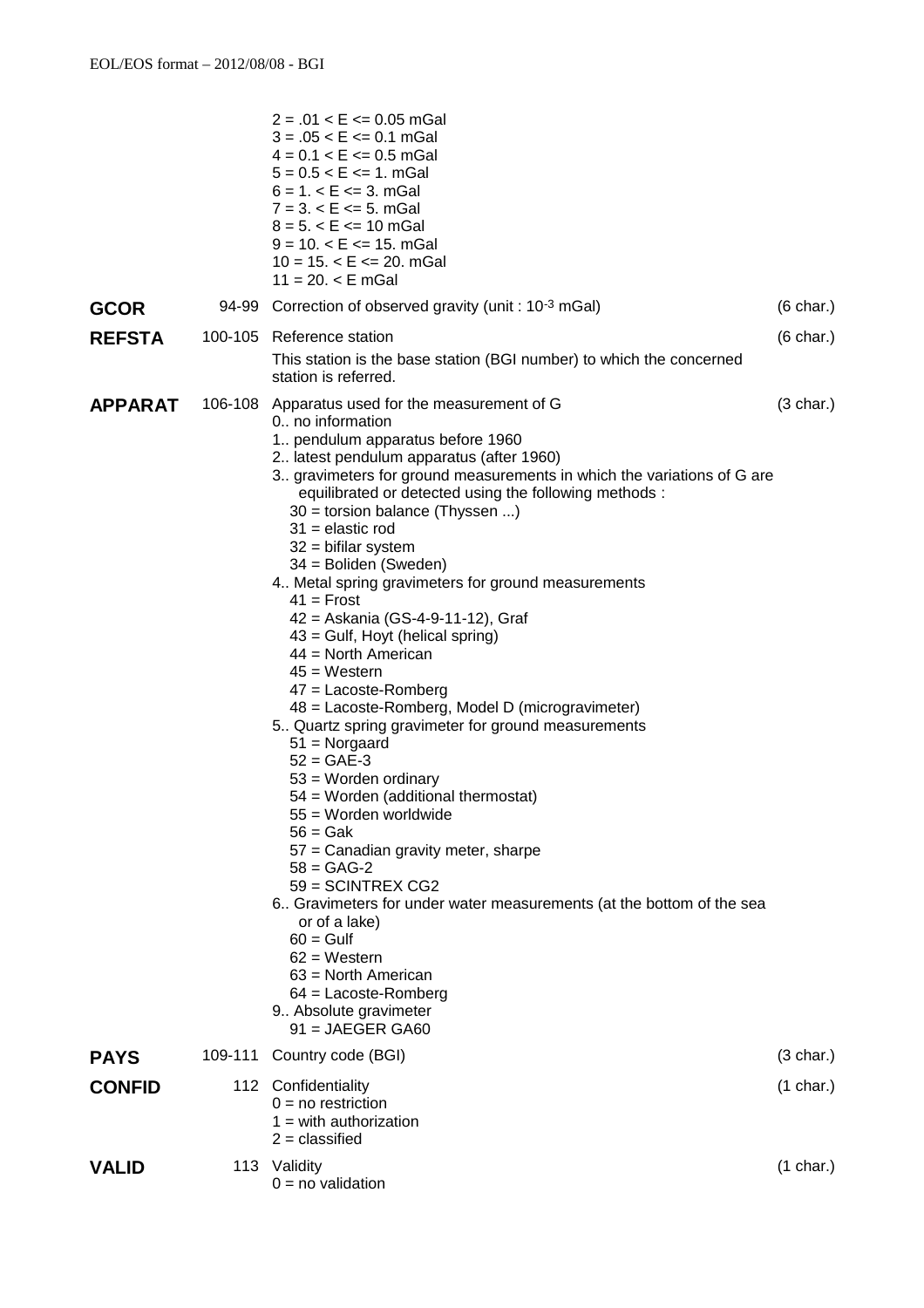|                | $1 = \text{good}$<br>$2 =$ doubtful<br>$3 =$ lapsed |                     |
|----------------|-----------------------------------------------------|---------------------|
| <b>NBORIGI</b> | 114-120 Numbering of the station (original)         | $(7 \text{ char.})$ |
| <b>NBSEQ</b>   | 121-126 Sequence number                             | $(6 \text{ char.})$ |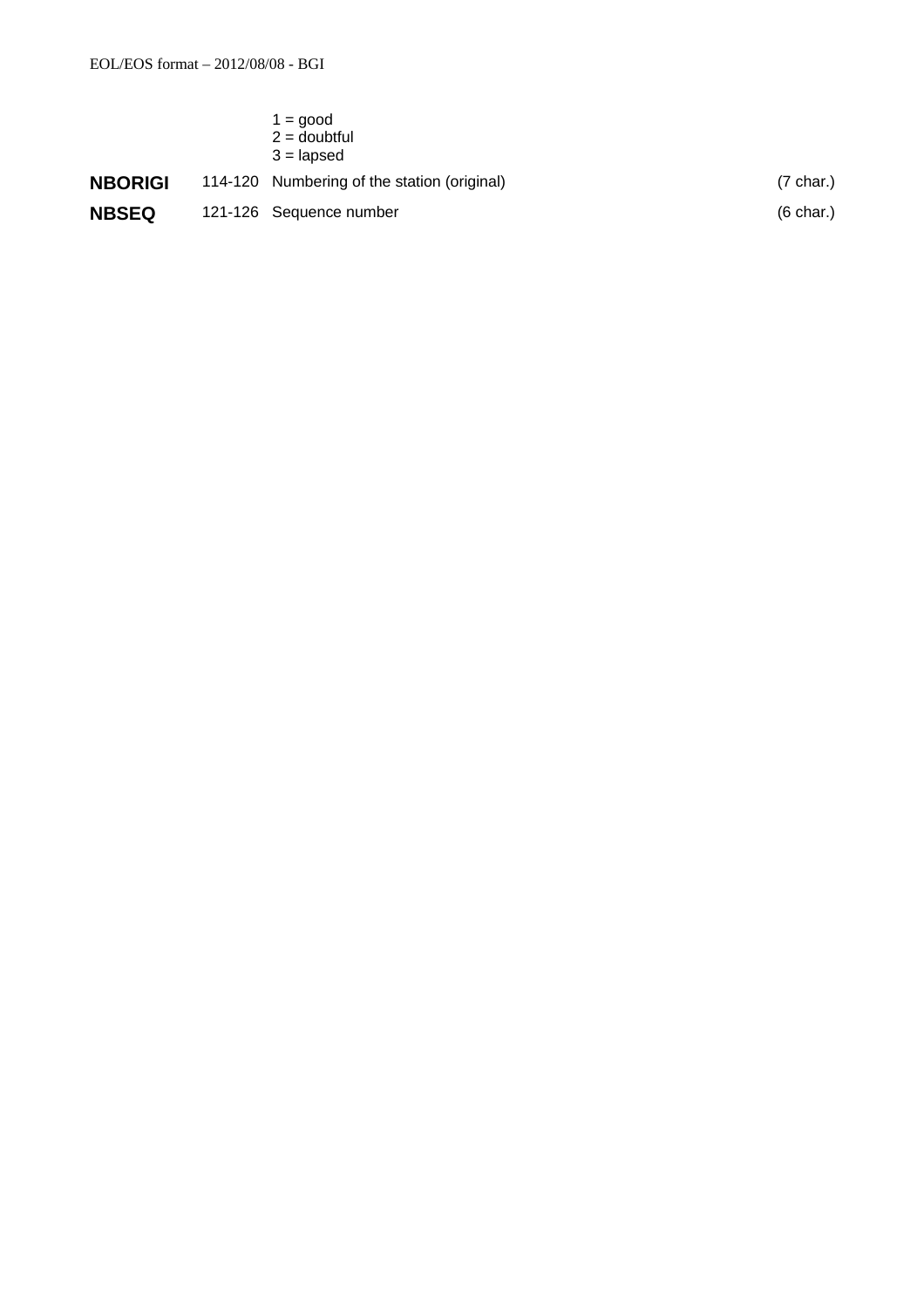# **EOS SEA DATA FORMAT RECORD DESCRIPTION 150 characters**

EOS files are made of fixed-length ASCII records similar to EOL records.

| <b>ISOURCE</b>  |      | 1-8 B.G.I. source number                                                                                                                                                                                                                                                                                                                                                                                                           | $(8 \text{ char.})$ |
|-----------------|------|------------------------------------------------------------------------------------------------------------------------------------------------------------------------------------------------------------------------------------------------------------------------------------------------------------------------------------------------------------------------------------------------------------------------------------|---------------------|
| LATI            | 9-16 | Latitude (unit : 10 <sup>-5</sup> degree)                                                                                                                                                                                                                                                                                                                                                                                          | $(8 \text{ char.})$ |
| <b>LONGI</b>    |      | 17-25 Longitude (unit : 10 <sup>-5</sup> degree)                                                                                                                                                                                                                                                                                                                                                                                   | $(9 \text{ char.})$ |
| <b>POSIAC</b>   |      | 26-27 Accuracy of position<br>The site of the gravity measurements is defined in a circle of radius R<br>$0 = no$ information<br>$1 = R \le 5 m$<br>$2 = 5 < R < 20$ m (approximately 0'01)<br>$3 = 20 < R \le 100$ m<br>$4 = 100 < R \le 200$ m (approximately 0'1)<br>$5 = 200 < R \le 500$ m<br>$6 = 500 < R \le 1000$ m<br>$7 = 1000 < R \le 2000$ m (approximately 1')<br>$8 = 2000 < R \le 5000$ m<br>$9 = 5000$ m < R<br>10 |                     |
| <b>POSISYS</b>  |      | 28-29 System of positioning<br>$0 = no$ information<br>$1 = Decca$<br>$2 =$ visual observation<br>$3 =$ radar<br>$4 =$ loran A<br>$5 =$ loran C<br>$6 = \text{omega or VLF}$<br>$7 =$ satellite<br>$8 =$ solar/stellar (with sextant)<br>$9 = GPS$<br>$10 =$ Kinematic navigation<br>$11 = ARGOS$                                                                                                                                  | $(2 \text{ char.})$ |
| <b>OBSERTYP</b> |      | 30 Type of observation<br>$1 =$ individual observation at sea<br>2 = mean observation at sea obtained from a continuous recording                                                                                                                                                                                                                                                                                                  | $(1 \text{ char.})$ |
| <b>ALTI</b>     |      | 31-38 Elevation of the station (unit : $10^{-2}$ m)                                                                                                                                                                                                                                                                                                                                                                                | $(8 \text{ char.})$ |
| <b>ALTITYP</b>  |      | 39-40 Elevation type<br>$1 =$ ocean surface<br>$2 = ocean$ submerged<br>$3 = ocean bottom$                                                                                                                                                                                                                                                                                                                                         | $(2 \text{ char.})$ |
| <b>ALTIAC</b>   |      | 41-42 Accuracy of elevation<br>$0 = no$ information<br>$1 = E \le 0.02$ m<br>$2 = .02 < E \le 0.1$ m                                                                                                                                                                                                                                                                                                                               | $(2 \text{ char.})$ |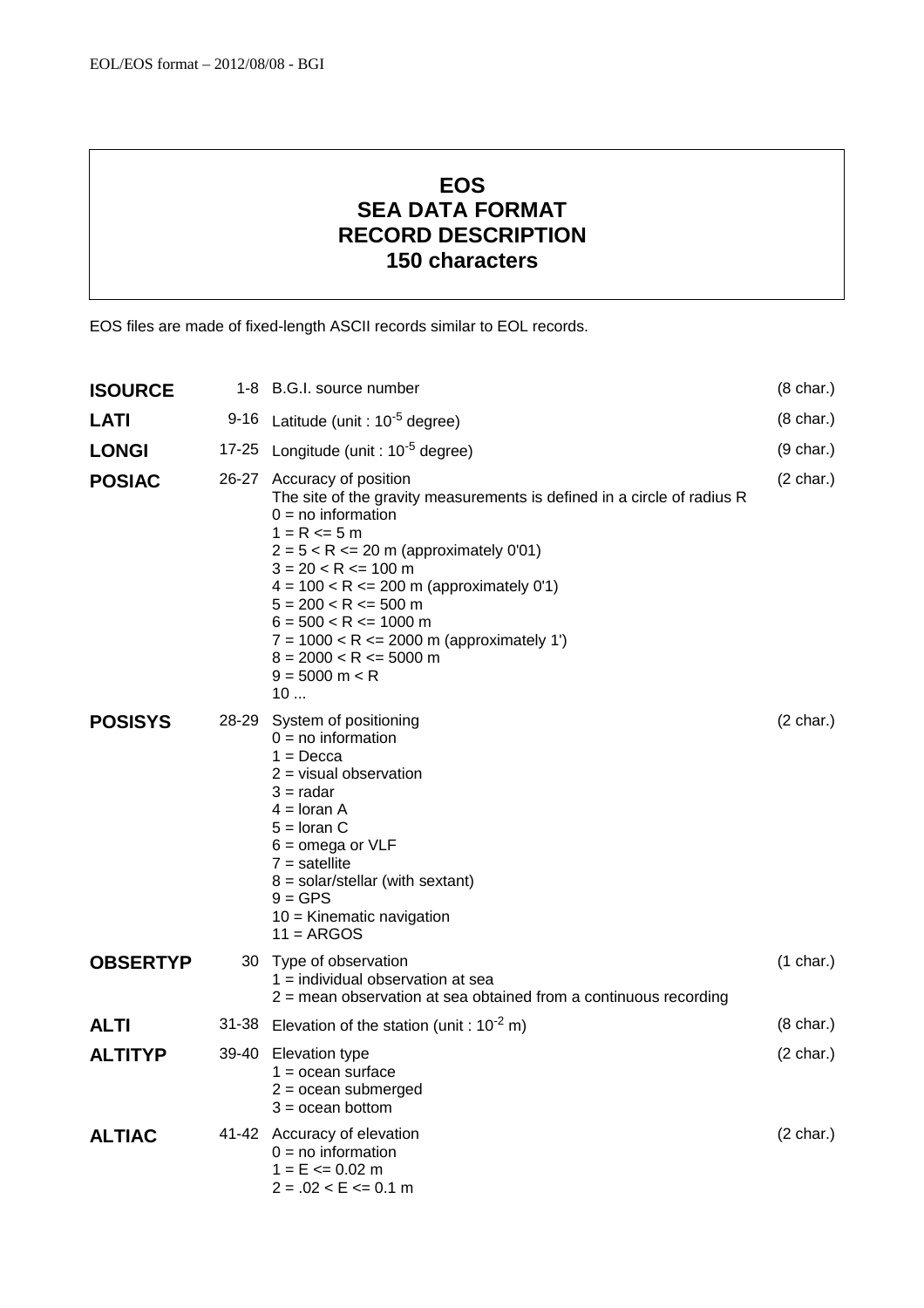|                  |       | $3 = .1 < E \le 1$<br>$4 = 1 < E \le 2$<br>$5 = 2 < E \le 5$<br>$6 = 5 < E \le 10$<br>$7 = 10 < E \le 20$<br>$8 = 20 < E < 50$<br>$9 = 50 < E \le 100$<br>$10 = E > 100$ m                                                                                                                                                                                                                                                                                                                                                                                                                                                                                                     |                     |
|------------------|-------|--------------------------------------------------------------------------------------------------------------------------------------------------------------------------------------------------------------------------------------------------------------------------------------------------------------------------------------------------------------------------------------------------------------------------------------------------------------------------------------------------------------------------------------------------------------------------------------------------------------------------------------------------------------------------------|---------------------|
| <b>ALTIDET</b>   |       | 43-44 Determination of the elevation<br>$0 = no$ information<br>$1 =$ depth obtained with a cable (meters)<br>$2 =$ manometer depth<br>3 = corrected acoustic depth (corrected from Mathew's tables, 1939)<br>4 = acoustic depth with correction obtained with sound speed 1500<br>M/sec. (or 820 fathom/s)<br>5 = acoustic depth obtained with sound speed 1463 m/s (800 fathom/s)<br>$6 =$ depth interpolated on a magnetic record<br>$7 =$ depth interpolated on a chart                                                                                                                                                                                                    | $(2 \text{ char.})$ |
| <b>ALTISUP</b>   |       | 45-52 Supplemental elevation (unit : $10^{-2}$ m)                                                                                                                                                                                                                                                                                                                                                                                                                                                                                                                                                                                                                              | $(8 \text{ char.})$ |
| <b>GVALUE</b>    |       | 53-61 Observed gravity (unit : 10-3 mGal)                                                                                                                                                                                                                                                                                                                                                                                                                                                                                                                                                                                                                                      | $(9 \text{ char.})$ |
| <b>FREEAIR</b>   |       | 62-67 Free air anomaly (unit : $10^{-2}$ mGal)                                                                                                                                                                                                                                                                                                                                                                                                                                                                                                                                                                                                                                 | $(6 \text{ char.})$ |
| <b>BOUGUER</b>   | 68-73 | Bouguer anomaly (unit: 10 <sup>-2</sup> mGal)<br>Simple Bouguer anomaly with a mean density of 2670 kg/m <sup>3</sup> . No terrain<br>correction                                                                                                                                                                                                                                                                                                                                                                                                                                                                                                                               | $(6 \text{ char.})$ |
| <b>FREEAST</b>   |       | 74-76 Estimation standard deviation free-air anomaly (unit: 0.1 mGal)                                                                                                                                                                                                                                                                                                                                                                                                                                                                                                                                                                                                          | $(3 \text{ char.})$ |
| <b>BOUGST</b>    |       | 77-79 Estimation standard deviation bouguer anomaly (unit: 0.1 mGal)                                                                                                                                                                                                                                                                                                                                                                                                                                                                                                                                                                                                           | $(3 \text{ char.})$ |
| <b>TERCOR</b>    | 80-85 | Terrain correction (unit : $10^{-2}$ mGal)<br>computed according to the next mentioned radius & density                                                                                                                                                                                                                                                                                                                                                                                                                                                                                                                                                                        |                     |
| <b>TERCORINF</b> | 86-87 | Information about terrain correction<br>$0 = no$ topographic correction<br>$1 =$ tc computed for a radius of 5 km (zone H)<br>$2 =$ tc computed for a radius of 30 km (zone L)<br>$3 =$ tc computed for a radius of 100 km (zone N)<br>$4 =$ tc computed for a radius of 167 km (zone 02)<br>$11 =$ tc computed from 1 km to 167 km<br>$12 =$ tc computed from 2.5 km to 167 km<br>$13 =$ tc computed from 5.2 km to 167 km<br>$14 =$ tc (unknown radius)<br>$15 =$ tc computed to zone M (22 km)<br>$16 =$ tc computed to zone G<br>$17 =$ tc computed to zone K (18.8 km)<br>$25 =$ tc computed to 48.6 km on a curved Earth<br>26 = tc computed to 64. km on a curved Earth | $(2 \text{ char.})$ |
| <b>DENSITY</b>   | 88-91 | Density used for terrain correction (unit : $10^1$ kg/m <sup>3</sup> ; e.g. 267)                                                                                                                                                                                                                                                                                                                                                                                                                                                                                                                                                                                               | $(4 \text{ char.})$ |
| <b>MATHZONE</b>  | 92-93 | Mathew's zone<br>When the depth is not corrected depth, this information is necessary. For<br>example : zone 50 for the Eastern Mediterranean Sea.                                                                                                                                                                                                                                                                                                                                                                                                                                                                                                                             | $(2 \text{ char.})$ |
| <b>GACCU</b>     |       | 94-95 Accuracy of gravity<br>$0 = no$ information<br>$1 = E \le 0.01$ mGal<br>$2 = .01 < E \le 0.05$ mGal<br>$3 = .05 < E \le 0.1$ mGal<br>$4 = 0.1 < E \le 0.5$ mGal                                                                                                                                                                                                                                                                                                                                                                                                                                                                                                          | $(2 \text{ char.})$ |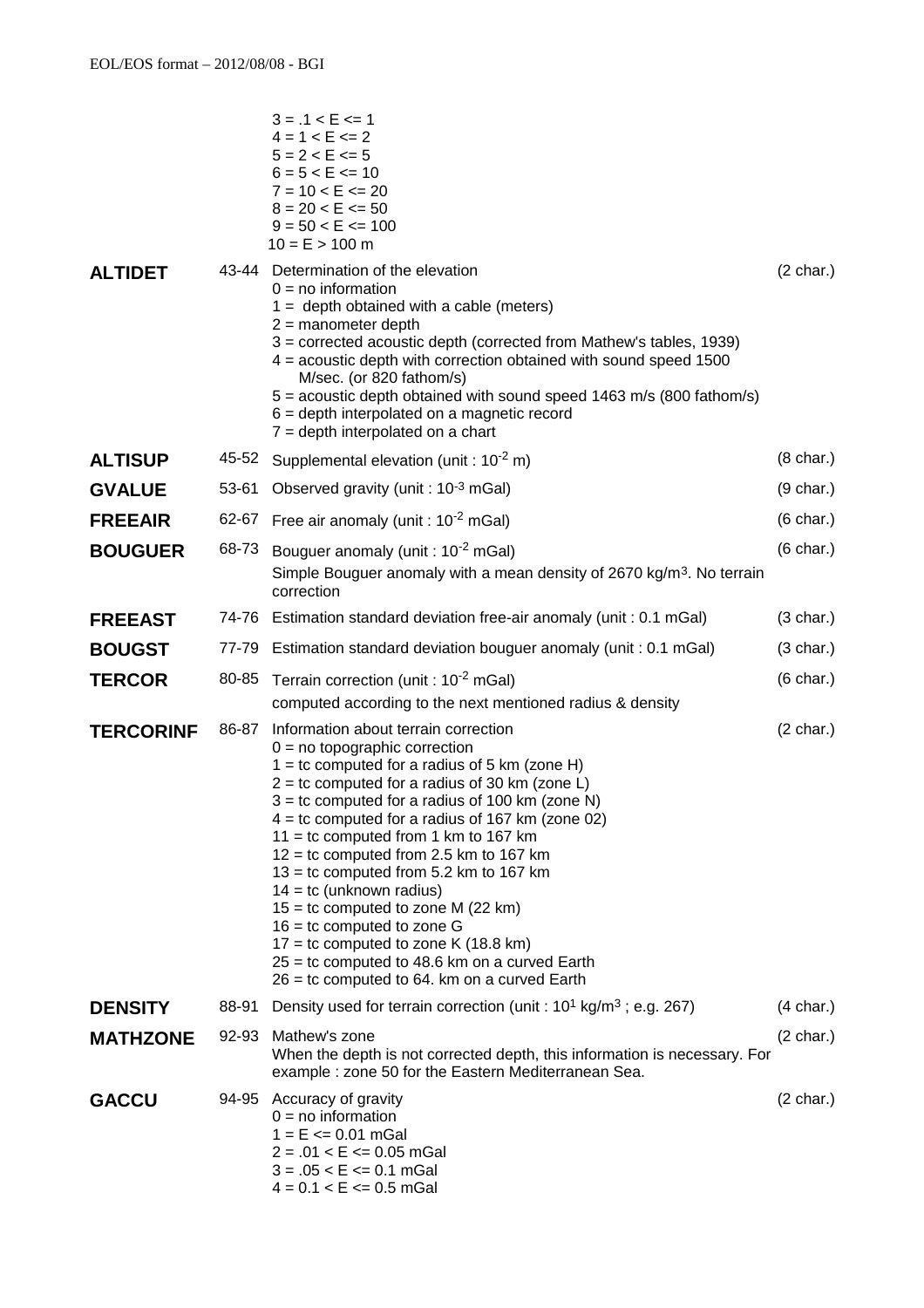|                |         | $5 = 0.5 < E \le 1$ . mGal<br>$6 = 1. < E \le 3.$ mGal<br>$7 = 3. < E \le 5.$ mGal<br>$8 = 5. < E \le 10$ mGal<br>$9 = 10. < E \le 15.$ mGal<br>$10 = 15. < E \le 20.$ mGal<br>$11 = 20. < E$ mGal |                     |
|----------------|---------|----------------------------------------------------------------------------------------------------------------------------------------------------------------------------------------------------|---------------------|
| <b>GCOR</b>    |         | 96-101 Correction of observed gravity (unit: 10 <sup>-3</sup> mGal)                                                                                                                                | $(6 \text{ char.})$ |
| <b>JDATE</b>   | 102-110 | Date of observation<br>In Julian day (unit: 1/10 000 of day) - 2 400 000                                                                                                                           | $(9 \text{ char.})$ |
| <b>VELOCY</b>  |         | 111-113 Velocity of the ship (unit: 0.1 knot)                                                                                                                                                      | $(3 \text{ char.})$ |
| <b>EOTVOS</b>  | 114-118 | Eötvös correction (unit : 0.1 mGal)                                                                                                                                                                | $(5 \text{ char.})$ |
| <b>PAYS</b>    |         | 119-121 Country code (BGI)                                                                                                                                                                         | $(3 \text{ char.})$ |
| <b>CONFID</b>  |         | 122 Confidentiality<br>$0 = no restriction$<br>$1 =$ with authorization<br>$2 =$ classified                                                                                                        | $(1 \text{ char.})$ |
| <b>VALID</b>   |         | 123 Validity<br>$0 = no$ validation<br>$1 = \text{good}$<br>$2 =$ doubtful<br>$3 =$ lapsed                                                                                                         | $(1 \text{ char.})$ |
| <b>NBORIGI</b> | 124-130 | Numbering of the station (original)                                                                                                                                                                | $(7 \text{ char.})$ |
| <b>NBSEQ</b>   |         | 131-136 Sequence number                                                                                                                                                                            | $(6 \text{ char.})$ |
| <b>NBLEG</b>   |         | 137-139 Leg number                                                                                                                                                                                 | $(3 \text{ char.})$ |
| <b>REFSTA</b>  |         | 140-145 Reference station                                                                                                                                                                          | $(6 \text{ char.})$ |
| <b>NUMDEG</b>  | 146-150 |                                                                                                                                                                                                    | $(5 \text{ char.})$ |
|                |         |                                                                                                                                                                                                    |                     |

Whenever given, the theoretical gravity (γ<sub>0</sub>), free-air anomaly (FA), Bouguer anomaly (BO) are computed in the 1967 geodetic reference system.

The approximation of the closed form of the 1967 gravity formula is used for theoretical gravity at sea level :  ${\gamma}_0 {=} 978031.85{*}{\left[1 {+ 0.005278895{*} \sin^2\Phi + 0.000023462\sin^4\Phi\right]}}$  mGal

where Φ is the geographic latitude.

*The formulas used in computing FA and BO are summarized in the next pages.*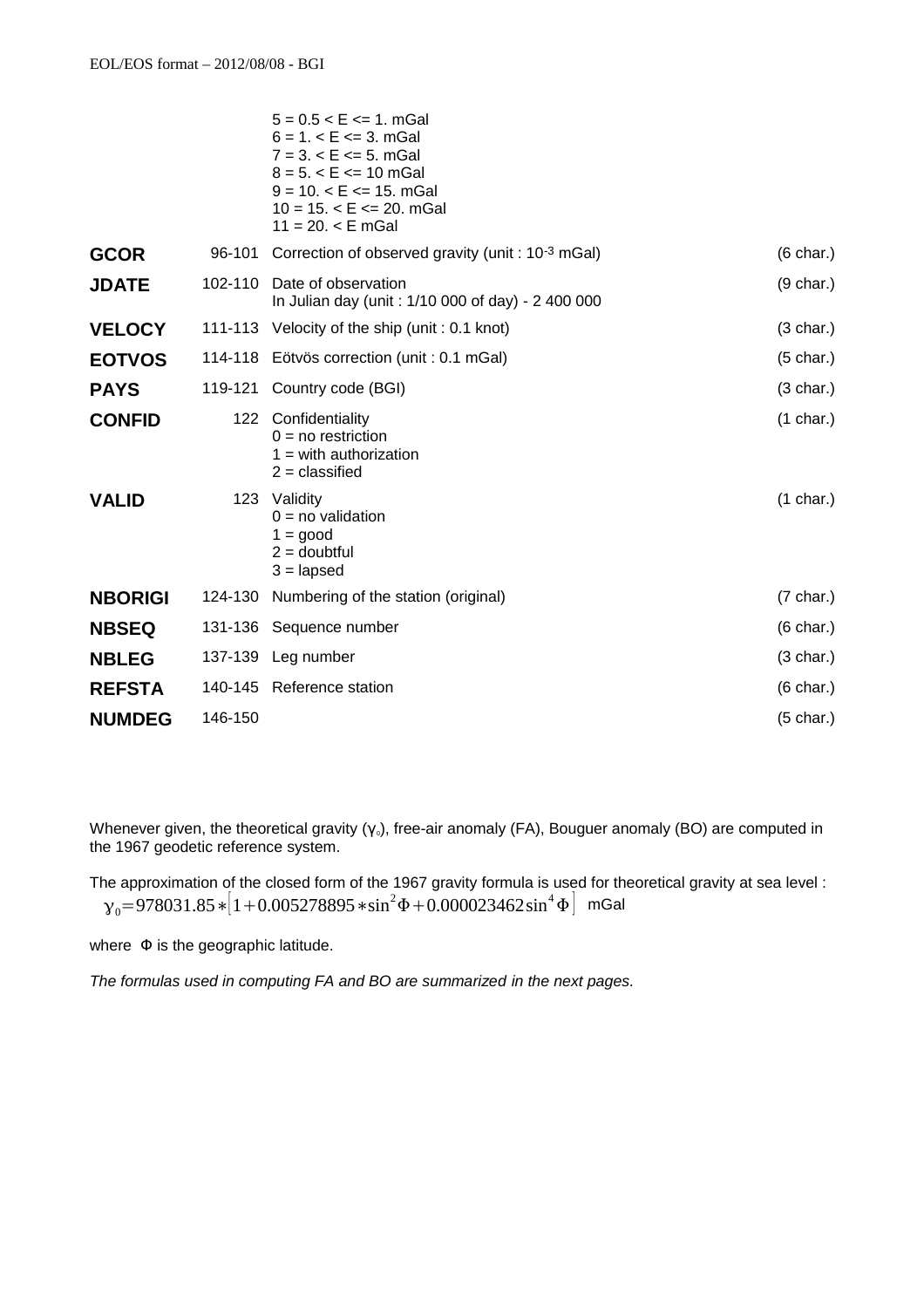### **Formulas used in computing free-air and Bouguer anomalies**

*Symbols used :*

| g          | : observed value of gravity                                                                                              |
|------------|--------------------------------------------------------------------------------------------------------------------------|
| $\gamma$   | : theoretical value of gravity (on the ellipsoid)                                                                        |
| $\Gamma$   | : vertical gradient of gravity (approximated by 0.3086 mGal/m)                                                           |
| H          | : elevation of the physical surface of the land, lake or glacier ( $H = 0$ at sea surface), positive upward              |
| $D_1$      | : depth of water, or ice, positive downward                                                                              |
| $D_2$      | : depth of a gravimeter measuring in a mine, in a lake, or in an ocean, counted from the surface, positive<br>downward   |
| G          | : gravitational constant (667.2 $10^{-13}$ m <sup>3</sup> kg <sup>-1</sup> s <sup>-2</sup> ) $\Rightarrow$ k = 2 $\pi$ G |
| $\rho_c$   | : mean density of the Earth's crust (taken as 2670 kg $m^{-3}$ )                                                         |
| $\rho_w^f$ | : density of fresh water (1000 kg $m^{-3}$ )                                                                             |
| $\rho_w^s$ | : density of salted water (1027 kg $m^{-3}$ )                                                                            |
| $\rho_i$   | : density of ice (917 kg m <sup>-3</sup> )                                                                               |
| FA         | : free-air anomaly                                                                                                       |

*BO : Bouguer anomaly*

#### *Formulas :*

- \*  *FA : The principle is to compare the gravity of the Earth at its surface with the normal gravity, which first requires in some cases to derive the surface value from the measured value. Then, and until now, FA is the difference between this Earth's gravity value reduced to the geoid and the normal gravity γ<sub>0</sub> computed on the reference ellipsoid (classical concept). The more modern concept [\\*](#page-7-0) in which the gravity anomaly is the difference between the gravity at the surface point and the normal (ellipsoidal) gravity on the telluroid corresponding point may be adopted in the future depending on other major changes in the BGI data base and data management system.*
- *\* BO : The basic principle is to remove from the surface gravity the gravitational attraction of one (or several) infinite plate(s) with density depending on where the plate is with respect to the geoid. The conventional computation of BO assumes that parts below the geoid are to be filled with crustal material of density ρ<sub>c</sub> and that the parts above the geoid have the density of the existing material (which is removed).*

*For example, if a measurement gM is taken at the bottom of a lake, with the bottom being below sea level, we have :*

<span id="page-7-0"></span><sup>\*</sup> cf. "On the definition and numerical computation of free air gravity anomalies", by H.G. Wenzel. Bulletin d'Information, BGI, n° 64, pp. 23-40, June 1989.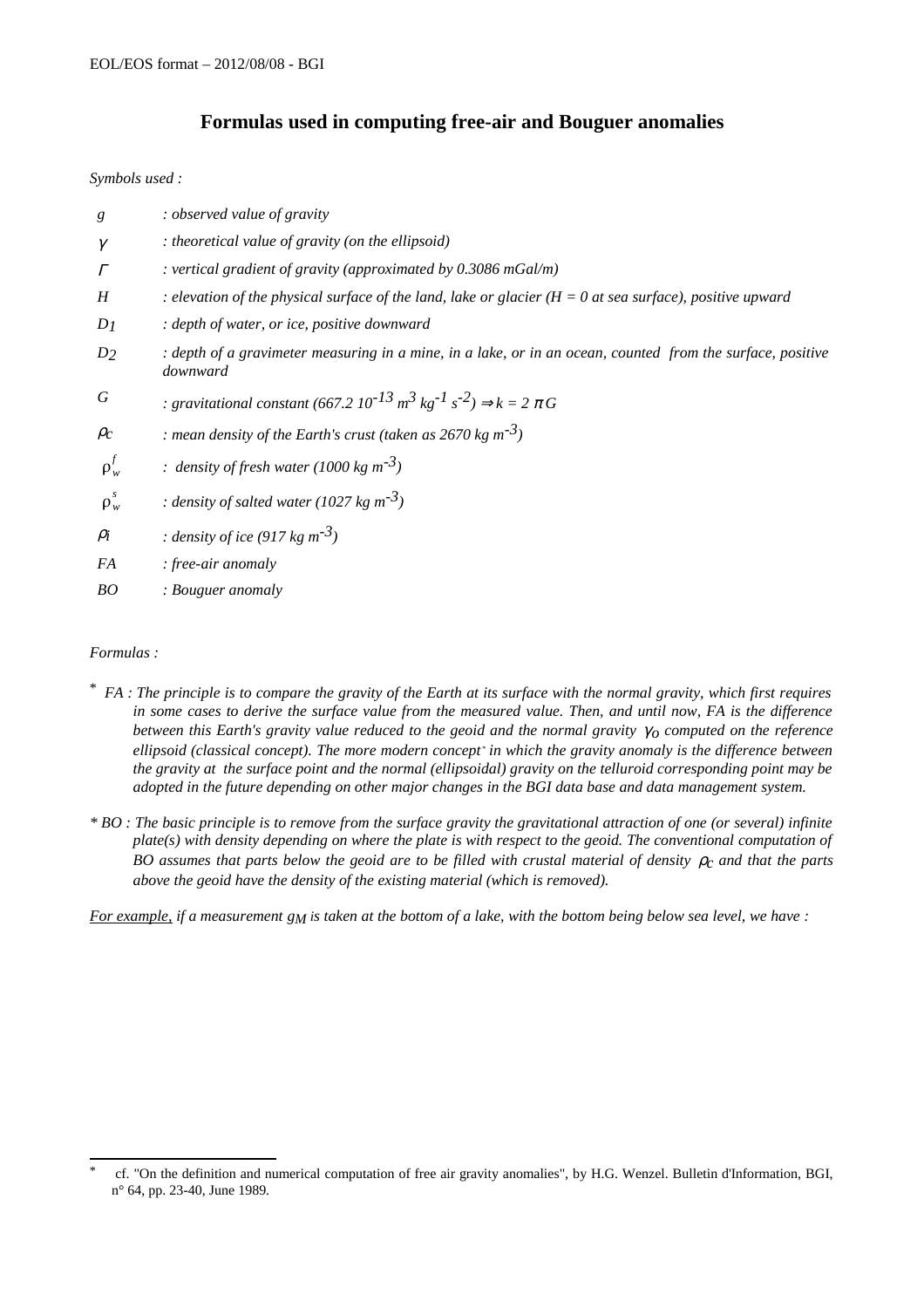

 $g_s = g_M + 2k \rho_w^f D_1 - \Gamma D_1$  $FA = g_S + \Gamma H - \gamma_O$ 

*Removing the (actual or virtual) topographic masses as said above, we find :*

$$
\delta g_s = g_s - k \rho_w^f D_1 + k \rho_c (D_1 - H)
$$
  
=  $g_s - k \rho_w^f [H + (D_1 - H)] + k \rho_c (D_1 - H)$   
=  $g_s - k \rho_w^f H + k (\rho_c - \rho_w^f) (D_1 - H)$ 

$$
BO = \delta g_s + \Gamma H - \gamma_0
$$

*The table below covers the most frequent cases. It is an update of the list of formulas published before.*

*It may be noted that, although some formulas look different, they give the same results. For instance BO (9) and BO (10) are identical since :*

$$
-k \rho_{iH} + k(\rho_c - \rho_i)(D_1 - H) \equiv -k \rho_i (H - D_1 + D_1) - k(\rho_c - \rho_i)(H - D_1)
$$
  

$$
\equiv -k \rho_i D_1 - k \rho_c (H - D_1)
$$

*Similarly, BO (3), BO (4) and BO (5) are identical.*